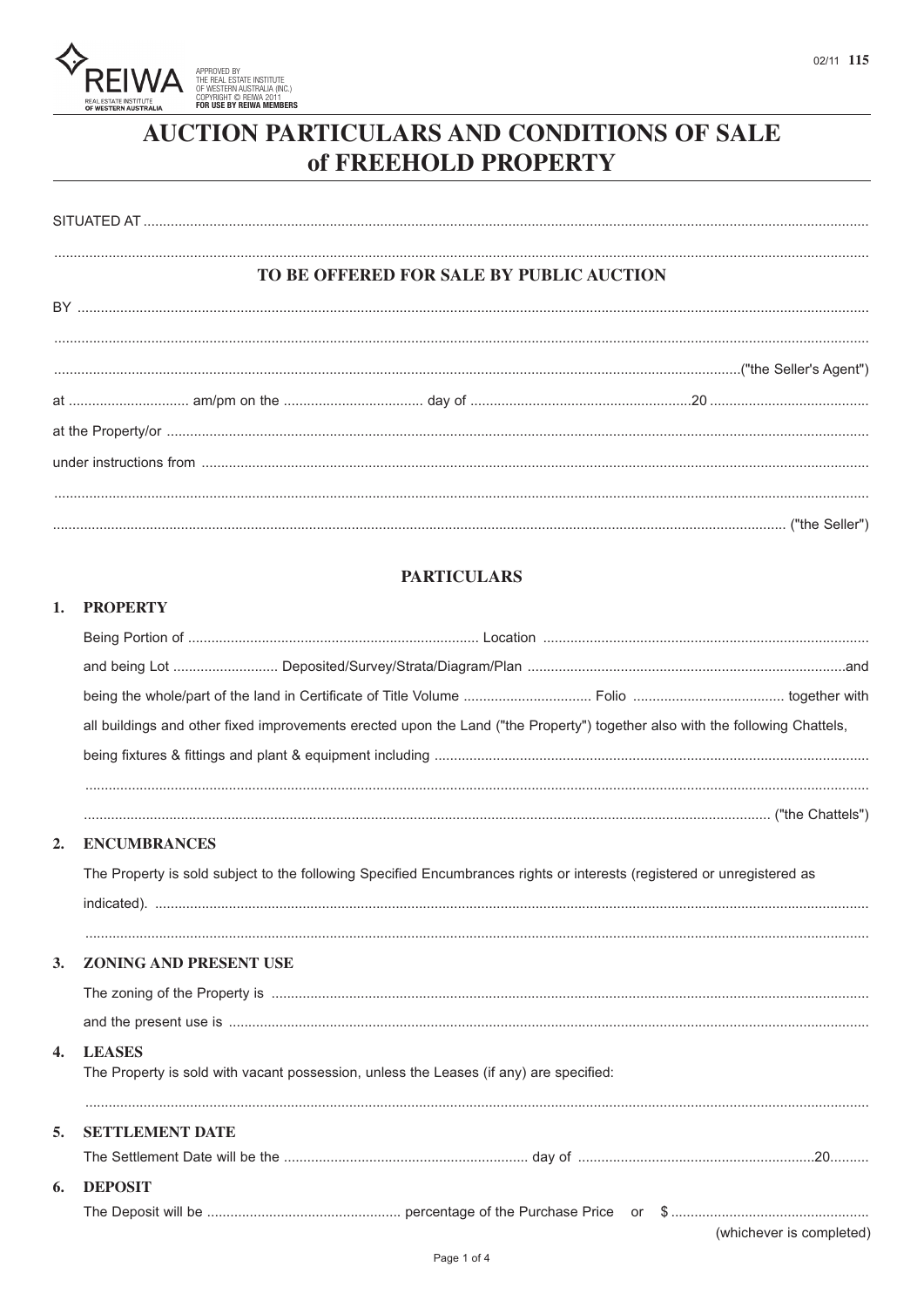## **GENERAL CONDITIONS OF AUCTION**

- 1. The Property is offered for sale subject to a reserve price set by the Seller ("the Reserve Price") and the highest bidder accepted by the Auctioneer will be the Buyer with the Auctioneer having the right to refuse any bid, which in the Auctioneer's opinion, is not in the best interests of the Seller.
- 2. A bidder will be the Buyer unless prior to the commencement of the bidding a written authority to bid for and on behalf of another entity has been obtained by the bidder.
- 3. The amount of the advance of each bid will be regulated by the Auctioneer and no person can retract their bid or advance a lesser sum than that which may be named or accepted by the Auctioneer.
- 4. The Seller reserves the following rights:
	- (a) to bid personally or by the Seller's Agent or the Auctioneer up to the Reserve Price by not more than ten (10) bids;
	- (b) without disclosing any Reserve Price, to withdraw the Property from sale at any time before it has been sold whether or not the sale has commenced.
- 5. If any dispute arises as to any bid, the Auctioneer may immediately either determine the dispute or resume the bidding at the stipulated last undisputed bid.
- 6. Immediately on the fall of the hammer, the Buyer must sign the Contract and pay to the Seller's Agent, the Deposit as set out in the Particulars. The Auctioneer may re-open the bidding or may re-submit the Property to bidding if the highest bidder is unable or unwilling to pay the Deposit or to sign the Contract. The Auctioneer's decision is final.
- 7. The balance of the Purchase Price must be paid by Bank Cheque(s) on the Settlement Date.
- 8. All moneys paid by the Buyer on account of the Purchase Price to the Seller's Agent or Representative will be held as a Deposit Holder, pending Settlement. If prior to Settlement, the Seller and the Buyer jointly authorise the Deposit Holder to account to either of them or a third party for the purposes of Settlement or delivery of possession, the Seller's Agent is entitled to retain from moneys held, the Agent's Selling Fee, and all agreed expenses pending Settlement.
- 9. (a) The Chattels described in the Particulars are sold as inspected and the Seller warrants they own those Chattels and that they are free from any lien, charge, Encumbrance or other interest of any third party (except as stated in the Special Conditions).
	- (b) Where Chattels are included in the sale, the Purchase Price will be allocated or apportioned as set out in the Contract (if applicable).
- 10. The Property is sold free from all Encumbrances except as stated in the Particulars.
- 11. The Property is zoned as specified in the Particulars.
- 12. The Buyer is entitled to vacant possession of the Property upon Settlement unless existing Leases are referred to in the Particulars.

#### 13. **STRATA/SURVEY STRATA PROPERTY ACKNOWLEDGEMENTS**

If the Property being auctioned is a Strata/Survey Strata Lot and the sale is to be in accordance with the terms of the Strata Titles Act, 1985, the Buyer will be given and will be required to acknowledge before signing the Contract, receipt of the following documents:

- 1. Prescribed Form 29 "Buying and Selling a Strata Titled Lot".
- 2. A completed prescribed Form 28 "Disclosure Statement".
- 3. A copy of the registered Strata/Survey Strata plan.
- 4. A copy of all non standard by-laws of the Strata Company including any by-laws passed by the Strata Company within the last three months which are not shown on the strata plan.
- 14. The 2011 General Conditions are incorporated into the Contract so far as they are not varied by or inconsistent with the express terms of the Contract.
- 15. Words not defined in the Contract have the same meaning as those defined in the 2011 General Conditions.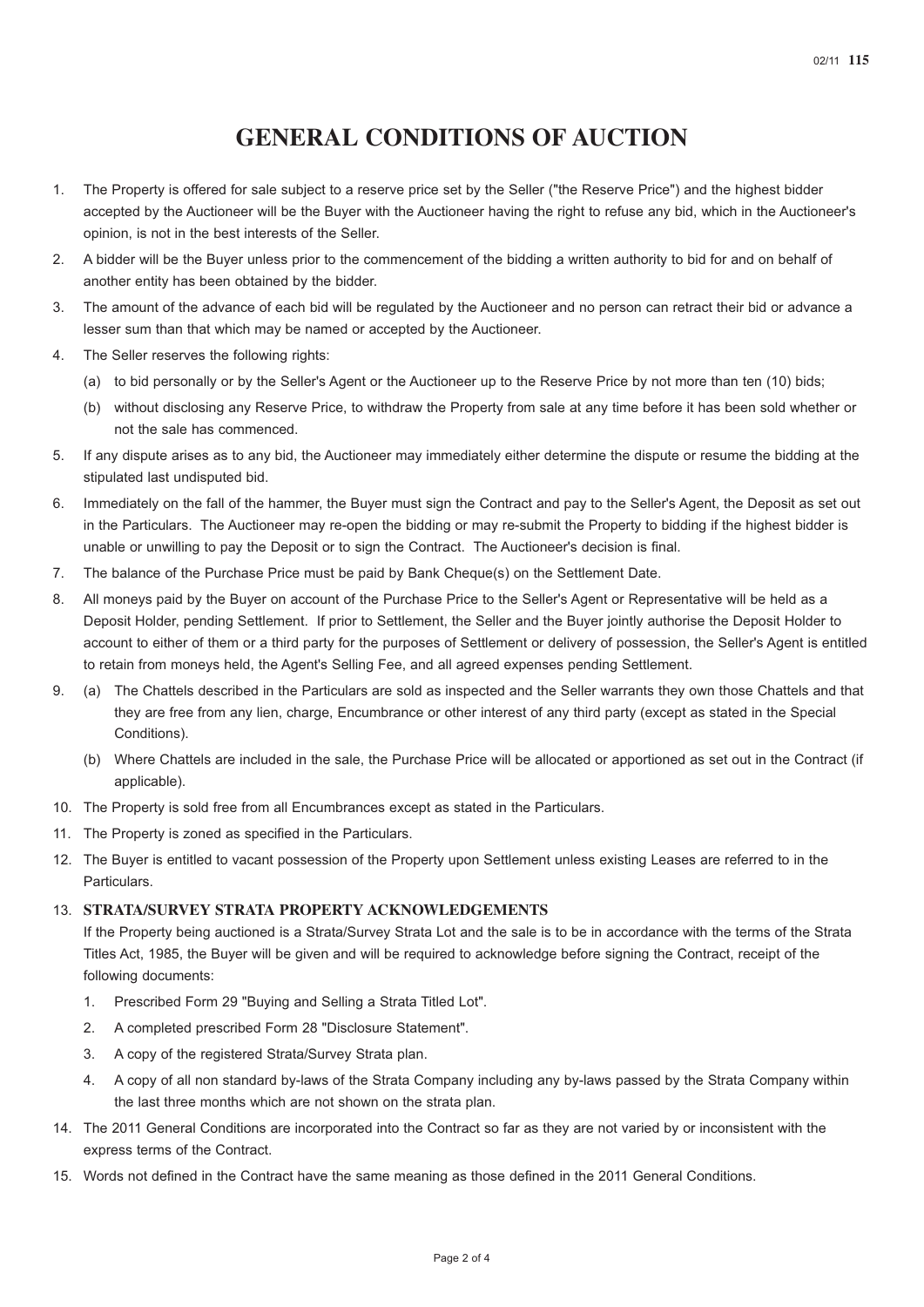# **SPECIAL CONDITIONS OF AUCTION**